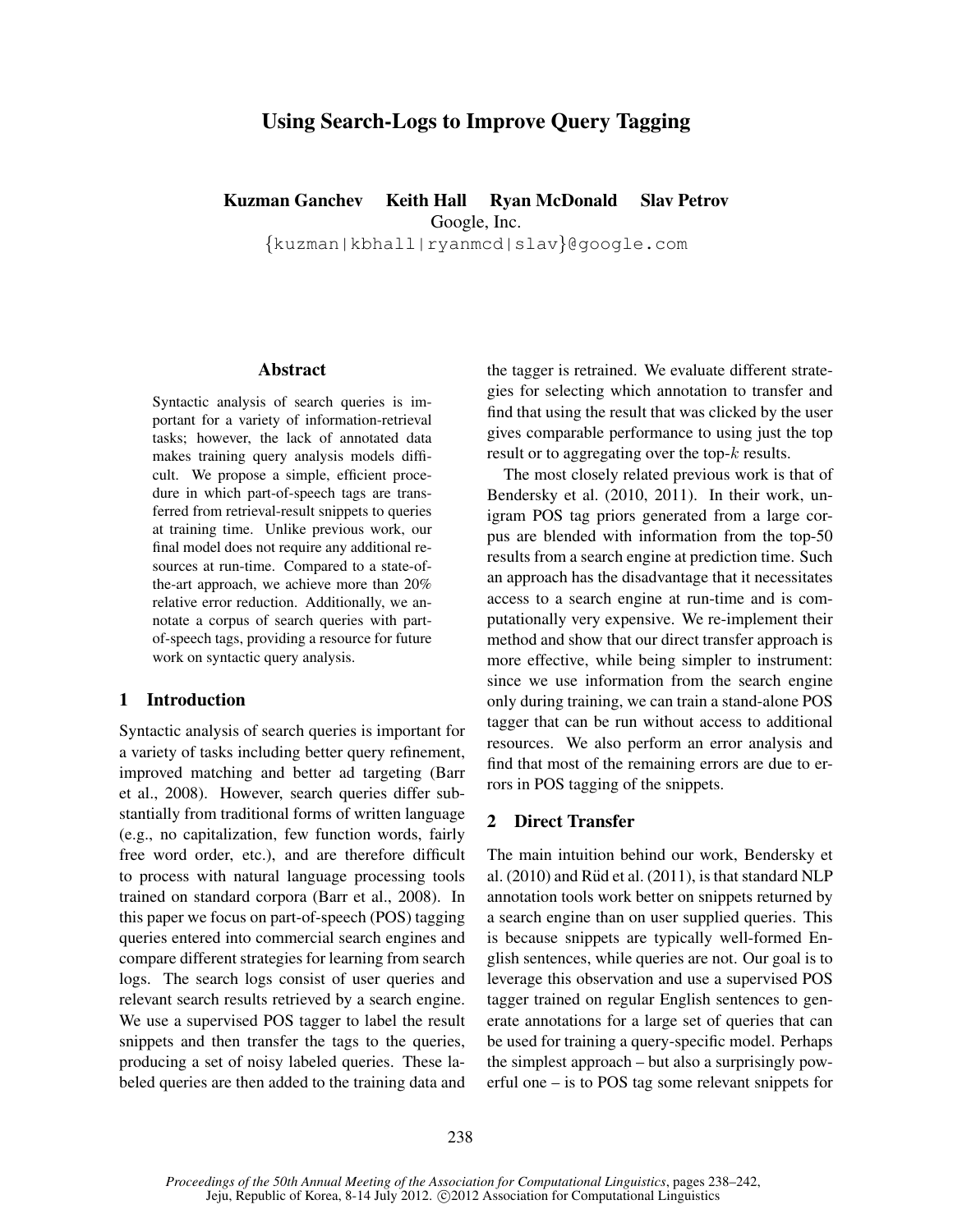a given query, and then to transfer the tags from the snippet tokens to matching query tokens. This "direct" transfer idea is at the core of all our experiments. In this work, we provide a comparison of techniques for selecting snippets associated with the query, as well as an evaluation of methods for aligning the matching words in the query to those in the selected snippets.

Specifically, for each query<sup>1</sup> with a corresponding set of "relevant snippets," we first apply the baseline tagger to the query and all the snippets. We match any query terms in these snippets, and copy over the POS tag to the matching query term. Note that this can produce multiple labelings as the relevant snippet set can be very diverse and varies even for the same query. We choose the most frequent tagging as the canonical one and add it to our training set. We then train a query tagger on all our training data: the original human annotated English sentences and also the automatically generated query training set.

The simplest way to match query tokens to snippet tokens is to allow a query token to match any snippet token. This can be problematic when we have queries that have a token repeated with different parts-of-speech such as in "tie a tie." To make a more precise matching we try a sequence of matching rules: First, exact match of the query n-gram. Then matching the terms in order, so the query "tie $_a$ a tie<sub>b</sub>" matched to the snippet "to tie<sub>1</sub> a neck tie<sub>2</sub>" would match  $tie_a:tie_1$  and  $tie_b:tie_2$ . Finally, we match as many query terms as possible. An early observation showed that when a query term occurs in the result URL, e.g., searching for "irs mileage rate" results in the page irs.gov, the query term matching the URL domain name is usually a proper noun. Consequently we add this rule.

In the context of search logs, a relevant snippet set can refer to the top  $k$  snippets (including the case where  $k = 1$ ) or the snippet(s) associated with results clicked by users that issued the query. In our experiments we found that different strategies for selecting relevant snippets, such as selecting the snippets of the clicked results, using the top-10 results or using only the top result, perform similarly (see Table 1).

| <b>Query</b> | budget/NN rent/VB a/DET car/NN      | Clicks |
|--------------|-------------------------------------|--------|
| Snip 1       | Budget/NNP Rent/NNP                 | 2      |
|              | A/NNP Car/NNP                       |        |
| Snip 2       | $\ldots$ Go/VB to/TO Budget/NNP     |        |
|              | to/TO rent/VB a/DET car/NN $\ldots$ |        |
| Snip $3$     | $\ldots$ Rent/VB a/DET car/NN       |        |
|              | from/IN Budget/NNP                  |        |
|              |                                     |        |

Figure 1: Example query and snippets as tagged by a baseline tagger as well as associated clicks.

By contrast Bendersky et al. (2010) use a linear interpolation between a prior probability and the snippet tagging. They define  $\pi(t|w)$  as the relative frequency of tag  $t$  given by the baseline tagger to word w in some corpus and  $\psi(t|w, s)$  as the indicator function for word  $w$  in the context of snippet  $s$ has tag  $t$ . They define the tagging of a word as

$$
\underset{t}{\arg\max} \ \ 0.2\pi(t|w) + 0.8 \underset{s:w \in s}{\operatorname{mean}} \psi(t|w, s) \tag{1}
$$

We illustrate the difference between the two approaches in Figure 1. The numbered rows of the table correspond to three snippets (with non-query terms elided). The strategy that uses the clicks to select the tagging would count two examples of "Budget/NNP Rent/NNP A/NNP Car/NNP" and one for each of two other taggings. Note that snippet 1 and the query get different taggings primarily due to orthographic variations. It would then add "budget/NNP rent/NNP a/NNP car/NNP" to its training set. The interpolation approach of Bendersky et al. (2010) would tag the query as "budget/NNP rent/VB a/DET car/NN". To see why this is the case, consider the probability for rent/VB vs rent/NNP. For rent/VB we have  $0.2 + 0.8 \times \frac{2}{3}$ , while for rent/NNP we have  $0 + 0.8 \times \frac{1}{3}$  assuming that  $\pi(\text{VB}|\text{rent}) = 1$ .

### 3 Experimental Setup

We assume that we have access to labeled English sentences from the PennTreebank (Marcus et al., 1993) and the QuestionBank (Judge et al., 2006), as well as large amounts of unlabeled search queries. Each query is paired with a set of relevant results represented by snippets (sentence fragments containing the search terms), as well as information about the order in which the results were shown to the user and possibly the result the user clicked on. Note that different sets of results are possible for the

<sup>1</sup>We skip navigational queries, e.g, *amazon* or *amazon.com*, since syntactic analysis of such queries is not useful.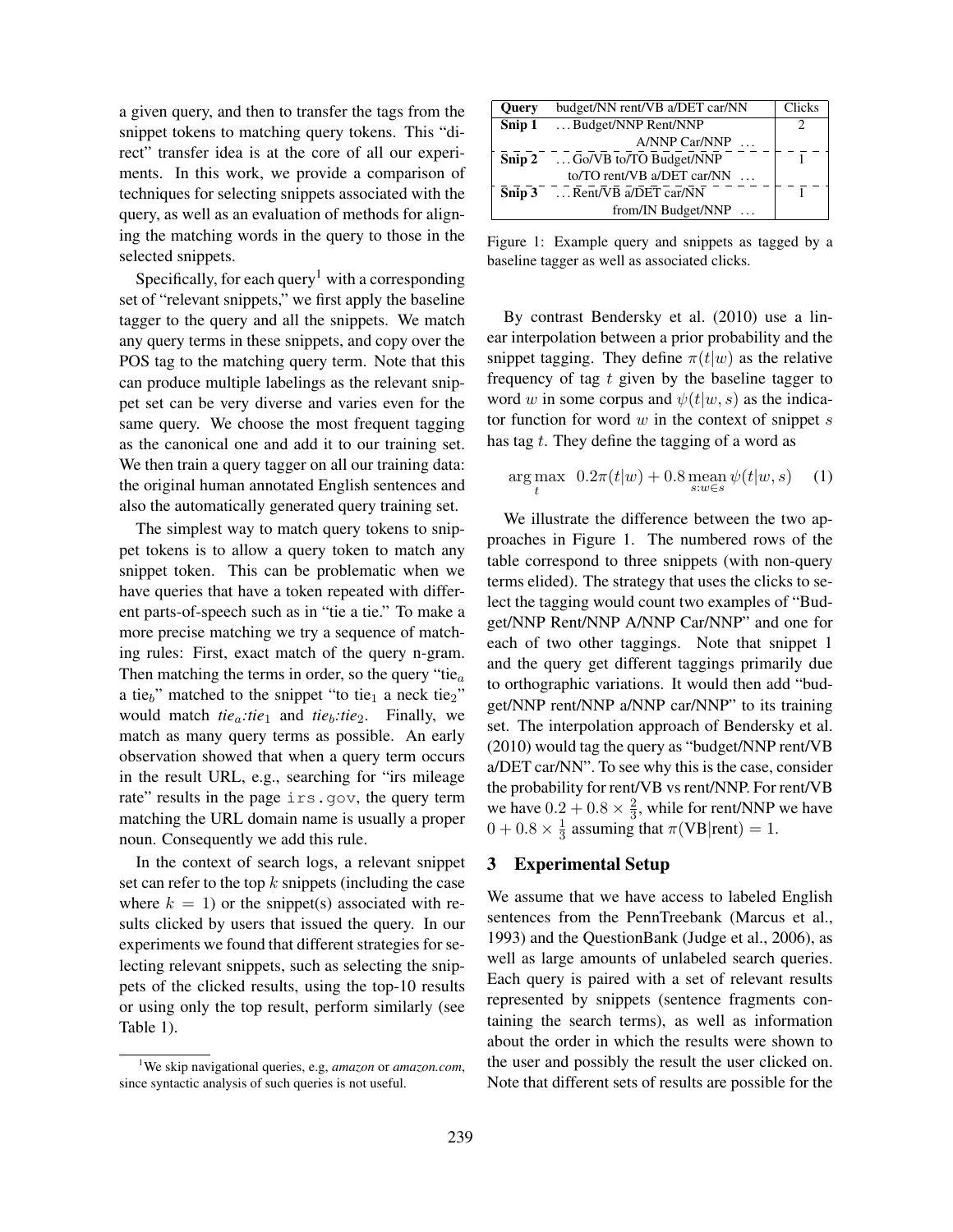same query, because of personalization and ranking changes over time.

### 3.1 Evaluation Data

We use two data sets for evaluation. The first is the set of 251 queries from Microsoft search logs (MS-251) used in Bendersky et al. (2010, 2011). The queries are annotated with three POS tags representing nouns, verbs and "other" tags (MS-251 NVX). We additionally refine the annotation to cover 14 POS tags comprising the 12 universal tags of Petrov et al. (2012), as well as proper nouns and a special tag for search operator symbols such as "-" (for excluding the subsequent word). We refer to this evaluation set as MS-251 in our experiments. We had two annotators annotate the whole of the MS-251 data set. Before arbitration, the inter-annotator agreement was 90.2%. As a reference, Barr et al. (2008) report 79.3% when annotating queries with 19 POS tags. We then examined all the instances where the annotators disagreed, and corrected the discrepancy. Our annotations are available at http://code.google.com/p/query-syntax/.

The second evaluation set consists of 500 so called "long-tail" queries. These are queries that occurred rarely in the search logs, and are typically difficult to tag because they are searching for lessfrequent information. They do not contain navigational queries.

#### 3.2 Baseline Model

We use a linear chain tagger trained with the averaged perceptron (Collins, 2002). We use the following features for our tagger: current word, suffixes and prefixes of length 1 to 3; additionally we use word cluster features (Uszkoreit and Brants, 2008) for the current word, and transition features of the cluster of the current and previous word. When training on Sections 1-18 of the Penn Treebank and testing on sections 22-24, our tagger achieves 97.22% accuracy with the Penn Treebank tag set, which is state-of-the-art for this data set. When we evaluate only on the 14 tags used in our experiments, the accuracy increases to 97.88%.

We experimented with 4 baseline taggers (see Table 2). WSJ corresponds to training on only the standard training sections of Wall Street Journal portion of the Penn Treebank. WSJ+QTB adds the

| Method       | $MS-251$<br><b>NVX</b> | $MS-251$ | long-tail |
|--------------|------------------------|----------|-----------|
| DIRECT-CLICK | 93.43                  | 84.11    | 78.15     |
| DIRECT-ALL   | 93.93                  | 84.39    | 77.73     |
| DIRECT-TOP-1 | 93.93                  | 84.60    | 77.60     |

Table 1: Evaluation of snippet selection strategies.

QuestionBank as training data. WSJ NOCASE and WSJ+QTB NOCASE use case-insensitive version of the tagger (conceptually lowercasing the text before training and before applying the tagger). As we will see, all our baseline models are better than the baseline reported in Bendersky et al. (2010); our lowercased baseline model significantly outperforms even their best model.

### 4 Experiments

First, we compared different strategies for selecting relevant snippets from which to transfer the tags. These systems are: DIRECT-CLICK, which uses snippets clicked on by users; DIRECT-ALL, which uses all the returned snippets seen by the user;<sup>2</sup> and DIRECT-TOP-1, which uses just the snippet in the top result. Table 1 compares these systems on our three evaluation sets. While DIRECT-ALL and DIRECT-TOP-1 perform best on the MS-251 data sets, DIRECT-CLICK has an advantage on the long tail queries. However, these differences are small  $(<0.6\%)$  suggesting that any strategy for selecting relevant snippet sets will return comparable results when aggregated over large amounts of data.

We then compared our method to the baseline models and a re-implementation of Bendersky et al. (2010), which we denote BSC. We use the same matching scheme for both BSC and our system, including the URL matching described in Section 2. The URL matching improves performance by 0.4- 3.0% across all models and evaluation settings.

Table 2 summarizes our final results. For comparison, Bendersky et al. (2010) report 91.6% for their final system, which is comparable to our implementation of their system when the baseline tagger is trained on just the WSJ corpus. Our best system achieves a 21.2% relative reduction in error on their annotations. Some other trends become appar-

<sup>2</sup>Usually 10 results, but more if the user viewed the second page of results.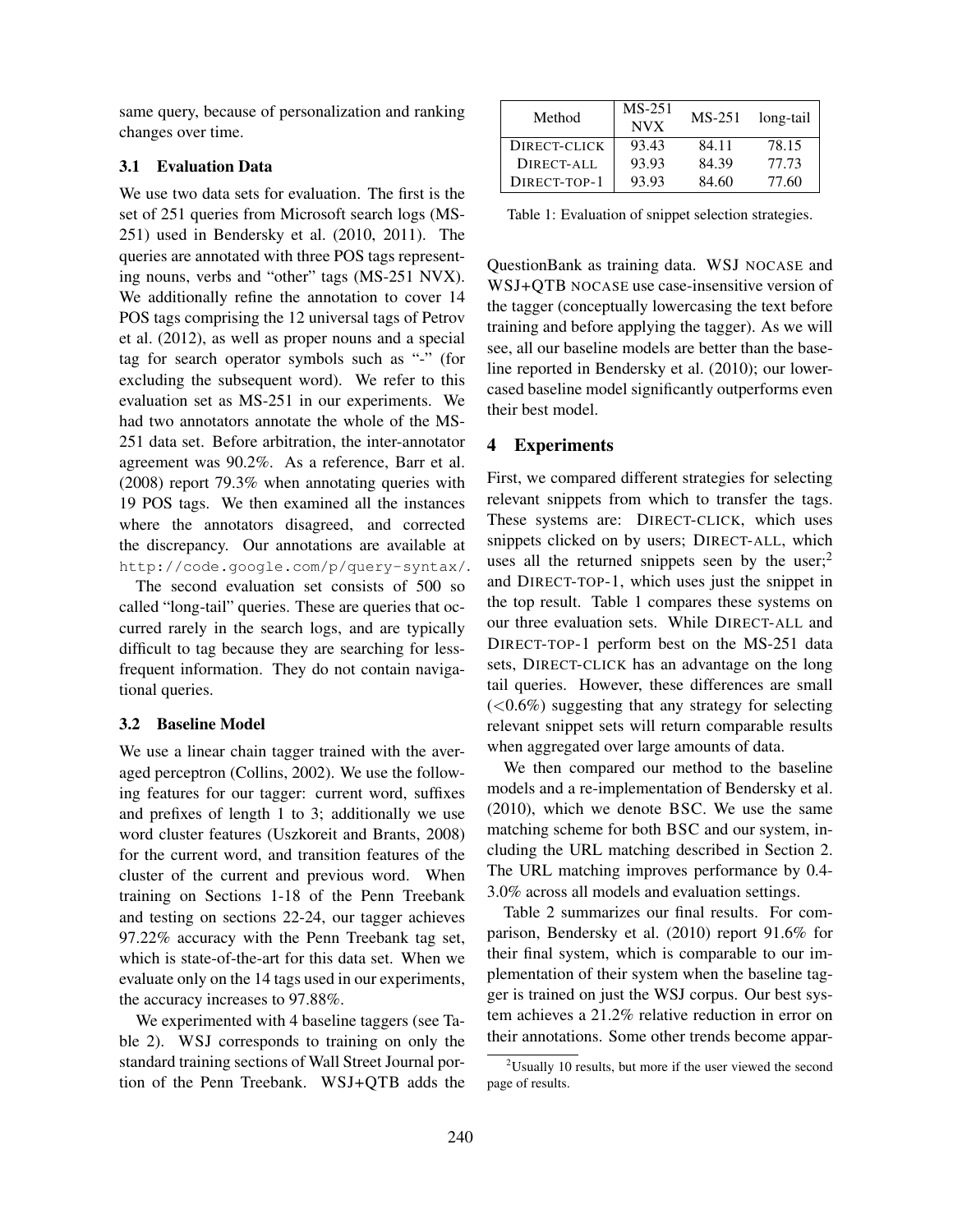| Method            | $MS-251$<br><b>NVX</b> | $MS-251$ | long-tail |
|-------------------|------------------------|----------|-----------|
|                   |                        |          |           |
| WSJ               | 90.54                  | 75.07    | 53.06     |
| <b>BSC</b>        | 91.74                  | 77.82    | 57.65     |
| DIRECT-CLICK      | 93.36                  | 85.81    | 76.13     |
| $WSJ + QTB$       | 90.18                  | 74.86    | 53.48     |
| <b>BSC</b>        | 91.74                  | 77.54    | 57.65     |
| DIRECT-CLICK      | 93.01                  | 85.03    | 76.97     |
| <b>WSJ NOCASE</b> | 92.87                  | 81.92    | 74.31     |
| BSC               | 93.71                  | 84.32    | 76.63     |
| DIRECT-CLICK      | 93.50                  | 84.46    | 77.48     |
| WSJ + OTB NOCASE  | 93.08                  | 82.70    | 74.65     |
| <b>BSC</b>        | 93.57                  | 83.90    | 77.27     |
| DIRECT-CLICK      | 93.43                  | 84.11    | 78.15     |

Table 2: Tagging accuracies for different baseline settings and two transfer methods.DIRECT-CLICK is the approach we propose (see text). Column MS-251 NVX evaluates with tags from Bendersky et al. (2010). Their baseline is 89.3% and they report 91.6% for their method. MS-251 and Long-tail use tags from Section 3.1. We observe snippets for 2/500 long-tail queries and 31/251 MS-251 queries.

ent in Table 2. Firstly, a large part of the benefit of transfer has to do with case information that is available in the snippets but is missing in the query. The uncased tagger is insensitive to this mismatch and achieves significantly better results than the cased taggers. However, transferring information from the snippets provides additional benefits, significantly improving even the uncased baseline taggers. This is consistent with the analysis in Barr et al. (2008). Finally, we see that the direct transfer method from Section 2 significantly outperforms the method described in Bendersky et al. (2010). Table 3 confirms this trend when focusing on proper nouns, which are particularly difficult to identify in queries.

We also manually examined a set of 40 queries with their associated snippets, for which our best DIRECT-CLICK system made mistakes. In 32 cases, the errors in the query tagging could be traced back to errors in the snippet tagging. A better snippet tagger could alleviate that problem. In the remaining 8 cases there were problems with the matching – either the mis-tagged word was not found at all, or it was matched incorrectly. For example one of the results for the query "bell helmet" had a snippet containing "Bell cycling helmets" and we failed to match helmet to helmets.

| Method           | P     | R                 | E     |
|------------------|-------|-------------------|-------|
| WSJ + QTB NOCASE | 72.12 | 79.80             | 75.77 |
| <b>BSC</b>       | 82.87 | 69.05             | 75.33 |
| $BSC + URL$      | 83.01 | 70.80             | 76.42 |
| DIRECT-CLICK     |       | 79.57 76.51 78.01 |       |
| DIRECT-ALL       | 75.88 | 78.38             | 77.11 |
| DIRECT-TOP-1     | 78.38 | 76.40             | 77.38 |

Table 3: Precision and recall of the NNP tag on the longtail data for the best baseline method and the three transfer methods using that baseline.

#### 5 Related Work

Barr et al. (2008) manually annotate a corpus of 2722 queries with 19 POS tags and use it to train and evaluate POS taggers, and also describe the linguistic structures they find. Unfortunately their data is not available so we cannot use it to compare to their results. Rüd et al.  $(2011)$  create features based on search engine results, that they use in an NER system applied to queries. They report report significant improvements when incorporating features from the snippets. In particular, they exploit capitalization and query terms matching URL components; both of which we have used in this work. Li et al. (2009) use clicks in a product data base to train a tagger for product queries, but they do not use snippets and do not annotate syntax. Li (2010) and Manshadi and Li (2009) also work on adding tags to queries, but do not use snippets or search logs as a source of information.

#### 6 Conclusions

We described a simple method for training a searchquery POS tagger from search-logs by transferring context from relevant snippet sets to query terms. We compared our approach to previous work, achieving an error reduction of 20%. In contrast to the approach proposed by Bendersky et al. (2010), our approach does not require access to the search engine or index when tagging a new query. By explicitly re-training our final model, it has the ability to pool knowledge from several related queries and incorporate the information into the model parameters. An area for future work is to transfer other syntactic information, such as parse structures or supertags using a similar transfer approach.